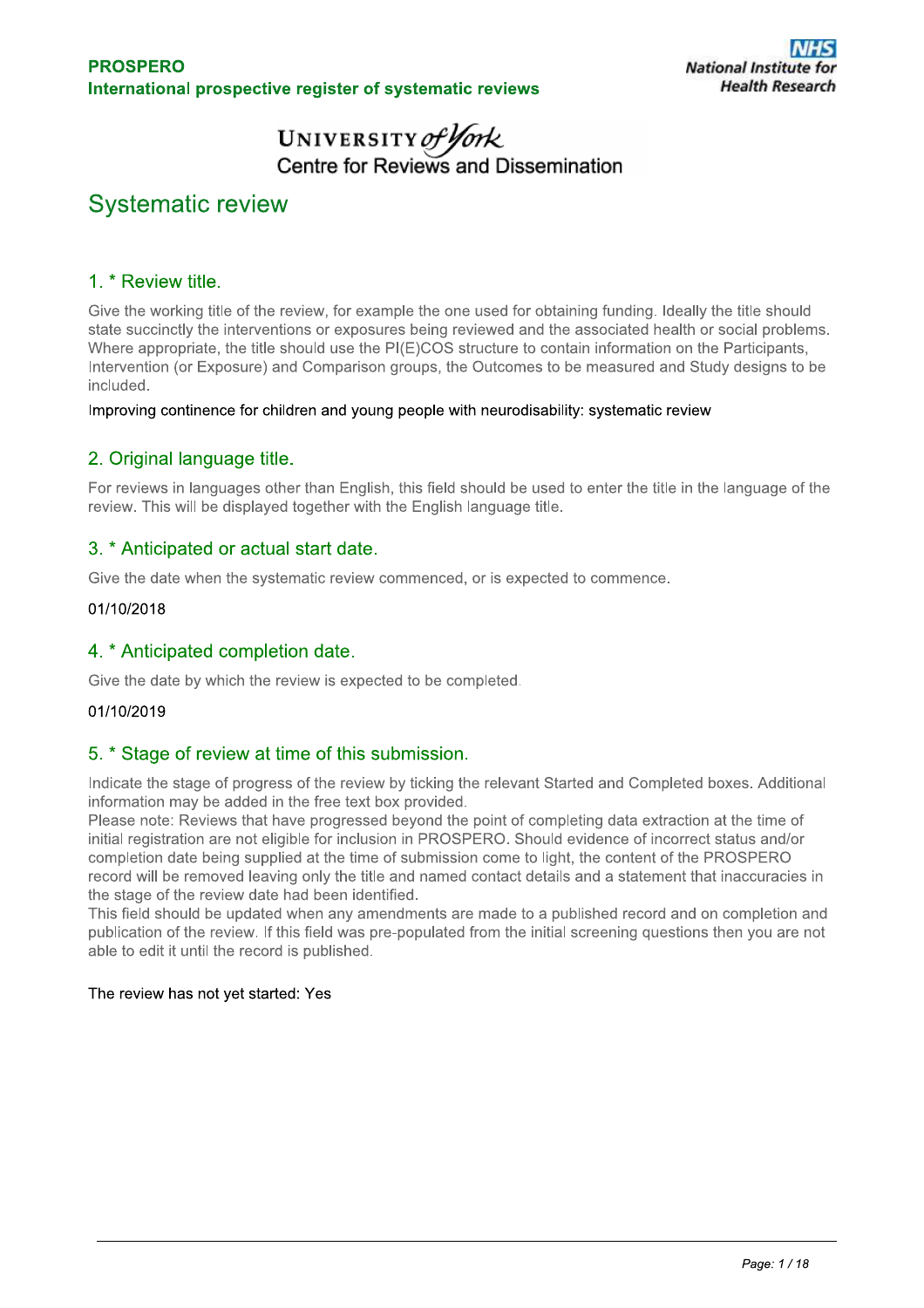| <b>Review stage</b>                                             | <b>Started</b> | Completed |
|-----------------------------------------------------------------|----------------|-----------|
| Preliminary searches                                            | No.            | No.       |
| Piloting of the study selection process                         | No.            | No.       |
| Formal screening of search results against eligibility criteria | No.            | No.       |
| Data extraction                                                 | No.            | No.       |
| Risk of bias (quality) assessment                               | No.            | No.       |
| Data analysis                                                   | No             | No        |

Provide any other relevant information about the stage of the review here (e.g. Funded proposal, protocol not vet finalised).

Funded proposal - funding due to commence 1/10/18

Funded proposal - funding due to commence 1/10/18

## 6. \* Named contact.

The named contact acts as the guarantor for the accuracy of the information presented in the register record.

Jo Thompson Coon

## Email salutation (e.g. "Dr Smith" or "Joanne") for correspondence:

Dr Thompson Coon

## 7. \* Named contact email.

Give the electronic mail address of the named contact.

j.thompson-coon@exeter.ac.uk

## 8. Named contact address

Give the full postal address for the named contact.

South Cloisters, St Luke's Campus. University of Exeter Medical School, EX1 2LU

## 9. Named contact phone number.

Give the telephone number for the named contact, including international dialling code.

+44 (0)1392 724066

## 10. \* Organisational affiliation of the review.

Full title of the organisational affiliations for this review and website address if available. This field may be completed as 'None' if the review is not affiliated to any organisation.

#### University of Exeter

## Organisation web address: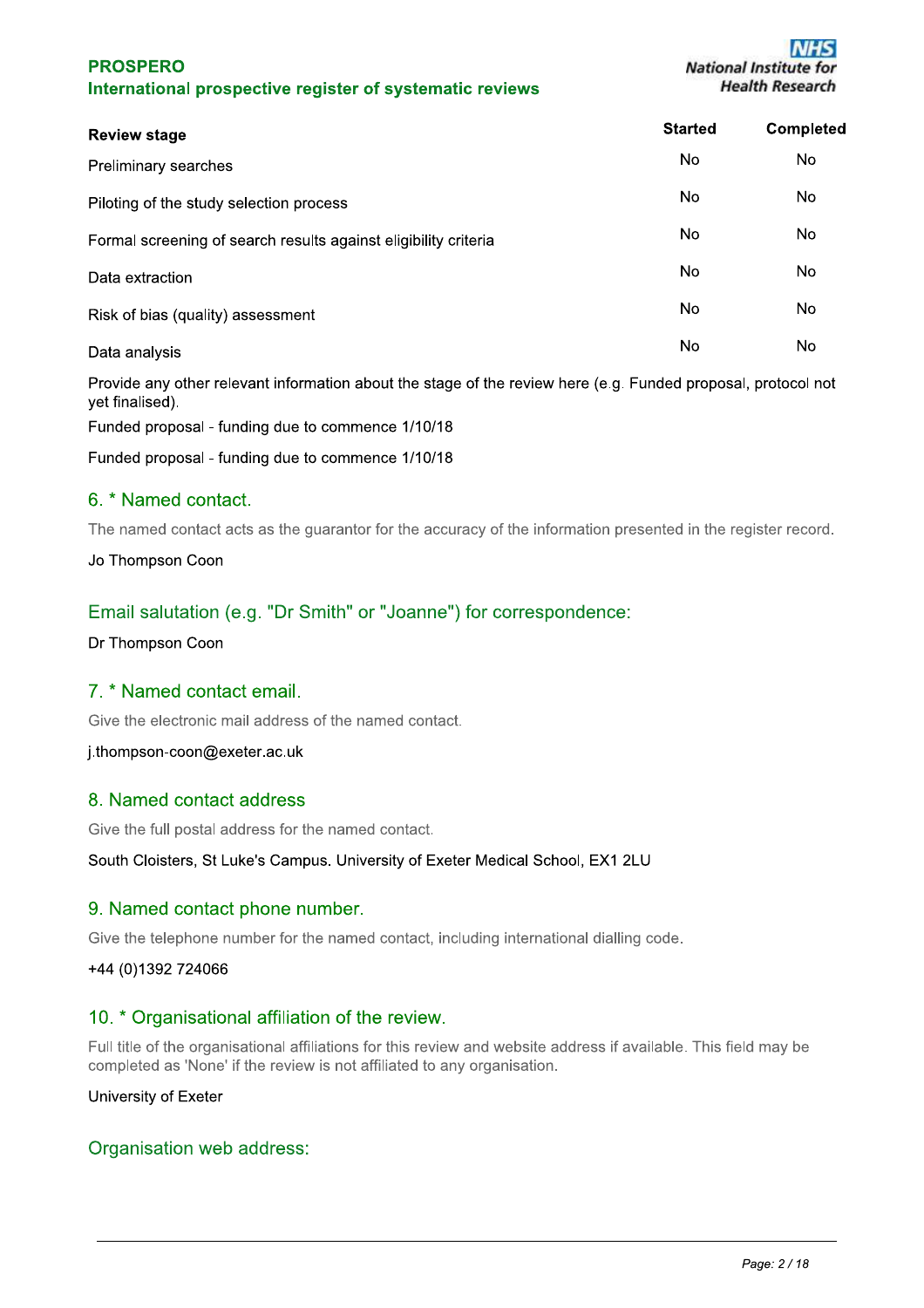## 11. \* Review team members and their organisational affiliations.

Give the title, first name, last name and the organisational affiliations of each member of the review team. Affiliation refers to groups or organisations to which review team members belong.

Dr Jo Thompson Coon, University of Exeter Mrs Morwenna Rogers. University of Exeter Dr Anne Wright. Guy's and St Thomas' NHS Foundation Trust Mrs Claire Lindsay, Northern Devon Healthcare NHS Trust Mrs Davina Richardson, Bladder and Bowel UK Mrs June Rogers. Bladder and Bowel UK Dr Eve Hutton, Canterbury Christ Church University Mr Nicholas Madden, Chelsea and Westminster Hospital NHS Foundation Trust Mrs Annette Allinson. University of Exeter Mrs Julia Melluish, University of Exeter Dr Rob Anderson. University of Exeter Mrs Sue Ball, University of Exeter Professor Stuart Logan. University of Exeter Dr Chris Morris. University of Exeter

#### 12. \* Funding sources/sponsors.

Give details of the individuals, organizations, groups or other legal entities who take responsibility for initiating, managing, sponsoring and/or financing the review. Include any unique identification numbers assigned to the review by the individuals or bodies listed.

#### NIHR HTA: 17/20/02 Improving Continence for Children and young people with neurodisability

## 13. \* Conflicts of interest.

List any conditions that could lead to actual or perceived undue influence on judgements concerning the main topic investigated in the review.

#### None

## 14. Collaborators.

Give the name and affiliation of any individuals or organisations who are working on the review but who are not listed as review team members.

#### 15. \* Review question.

State the question(s) to be addressed by the review, clearly and precisely. Review questions may be specific or broad. It may be appropriate to break very broad questions down into a series of related more specific questions. Questions may be framed or refined using PI(E)COS where relevant.

1) What is the effectiveness of interventions to improve continence in children and young people with

neurodisability? 2) What is the cost-effectiveness of interventions to improve continence in children and

Community of the international state of the state of the effectiveness of interventions and/or the successful

implementation of interventions to improve continence in children and young people with neurodisability?

4) What are the views, experiences and perceptions of children and young people, their families, their

clinicians and others involved in their care of delivering and receiving such interventions?PenCRU

(Peninsula Cerebra Research Unit) is a child disability research team at the University of Exeter Medical

School with several years of experience involving families with disabled children as partners in research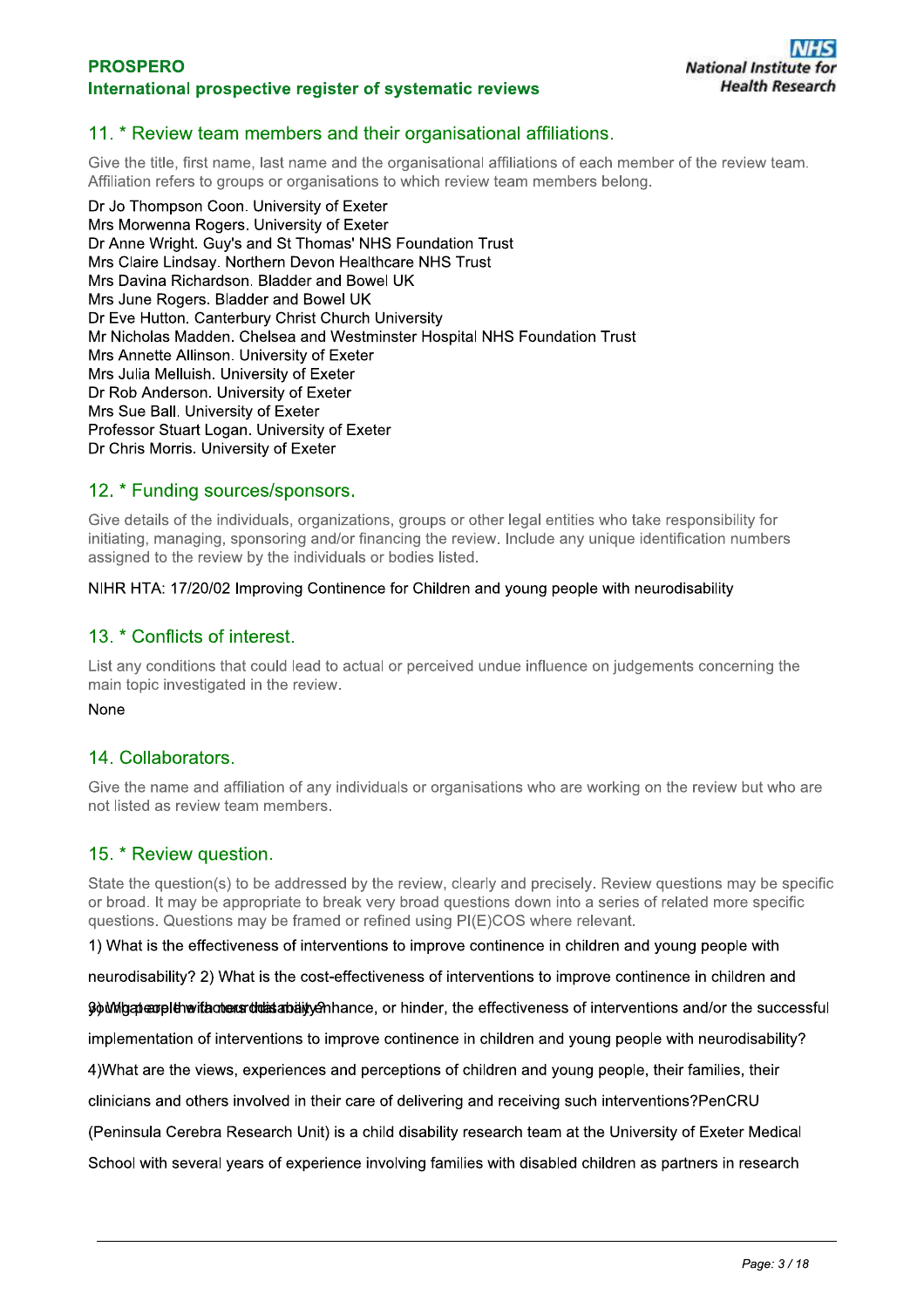through our Family Faculty (www.pencru.org/getinvolved/ourfamilyfaculty). The Family Faculty are parent carers who are offered opportunities to be involved in research. Sixteen parent carers volunteered to join a project-specific working group when we began preparing this protocol. The Family Faculty public involvement working group will be involved throughout the study. Our public involvement is coordinated by a Family Involvement Coordinator. We support our Family Faculty by identifying individual learning needs and providing informal assistance and encouragement consistent with their personal motivation and time available. We also organise shared learning events and benefit from working closely with the PenCLAHRC Public Involvement Team who provide formal training where necessary. The proposed public involvement in this project will ensure i) the research is conducted in acceptable ways, ii) the research outputs are relevant and useful to families of children with neurodisability, and iii) our dissemination materials and methods are appropriate and relevant.

## 16. \* Searches.

Give details of the sources to be searched, search dates (from and to), and any restrictions (e.g. language or publication period). The full search strategy is not required, but may be supplied as a link or attachment. Search methods will include extensive database searching and supplementary searching including forwards and backwards citation chasing, hand-searching of any key journals identified during the search process and additional searching on topic specific websites (if applicable). We will also look for grey literature as detailed Detawase Searches: A search strategy will be developed by an experienced information specialist (MR) in collaboration with the co-applicants and Professional Advisory Group and PenCRU Family Faculty public involvement working group, and will be informed by the CONSULTATION phase to ensure that all relevant key terms are included. The strategy will be extensively tested in our suggested portfolio of resources. The strategy will use both controlled vocabulary (e.g. MeSH) and free-text searching. Terms will be grouped using these concepts:

- continence terms
- neurodisability terms
- children and young people

Concepts will be combined to optimize sensitivity and precision. Our searches will capture effectiveness and cost-effectiveness studies as well as qualitative literature. Scoping searches indicate that the database searches will return around 3000 studies for screening. However if the numbers returned during search design are higher than anticipated, we will apply search filters for study design.

We propose to search the following databases:

- MEDLINE including MEDLINE in-process (via OvidSp)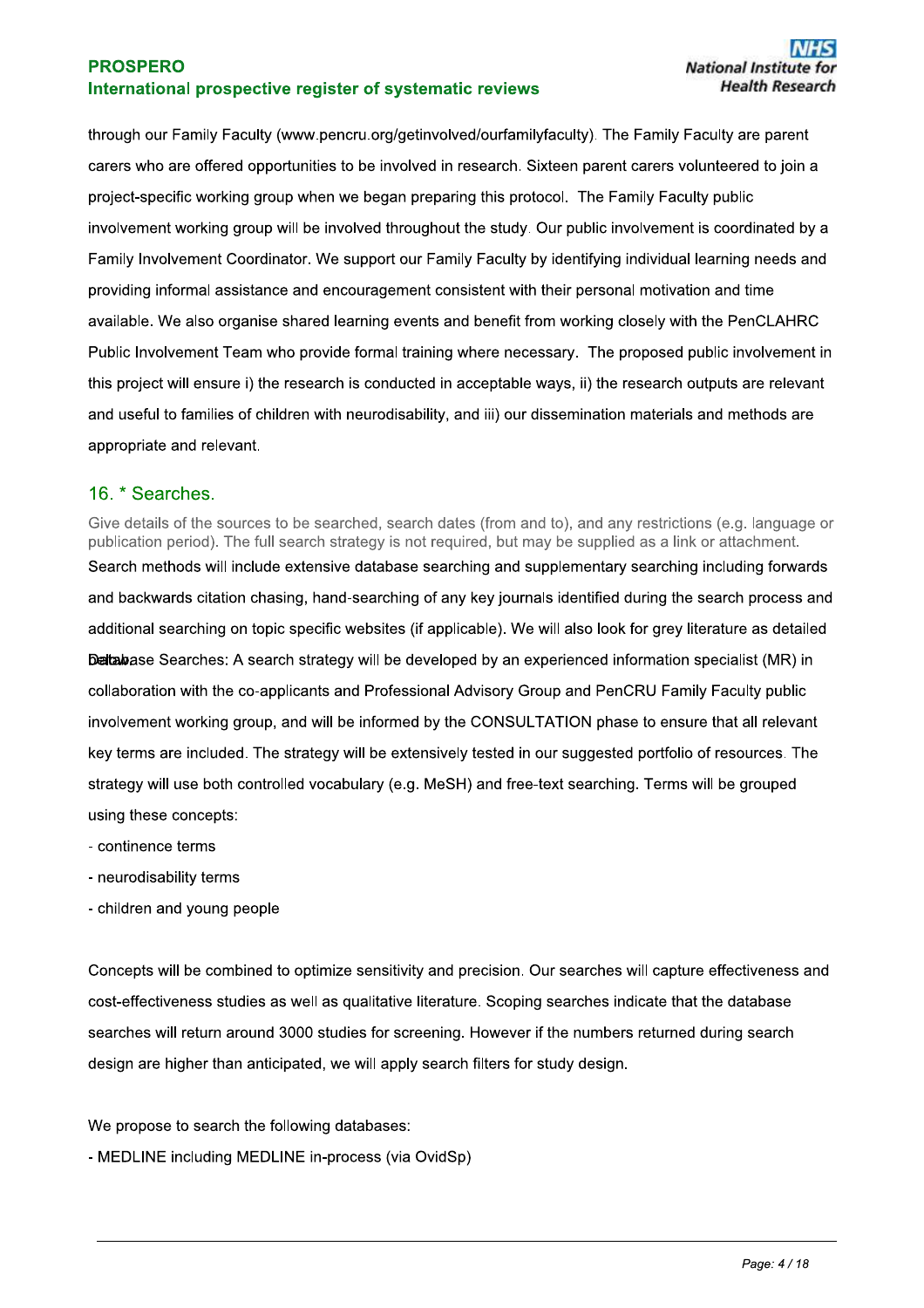- EMBASE (via OvidSp)
- PsycINFO (via OvidSp)
- Cochrane Database of Systematic Reviews (via the Cochrane Library)
- Cochrane Central Register of Controlled Trials (CENTRAL) (via the Cochrane Library)
- HTA database (via the Cochrane Library)
- CINAHL (via EBSCOhost)
- British Nursing Index (via ProQuest)
- HMIC (via OvidSp)
- SPP (via OvidSp)
- ASSIA (via ProQuest)
- Social Science Citation Index (via Web of Science)
- Conference Proceedings Citation Index (CPCI-S and CPCI-SSH) (via Web of Science)
- ProQuest Dissertations and Theses Global

Supplementary searches: The citation lists of included references and identified guidelines will be checked="checked" value="1" and forwards citation chasing (identifying where included references have been cited) will be carried out using Web of Science and Scopus. Any journals that are identified as being particularly pertinent, by frequency of identification in electronic searches and contact with topic experts through the Professional Advisory Group, will be hand-searched. Targeted searches to identify "sibling" studies (process evaluations, cost analyses and qualitative research) associated with included trials and based on trial names and first and last authors will also be conducted. Relevant systematic reviews found as part of the search will scanned for any additional studies.

Grey literature: The databases CINAHL, Web of Science Core Collection, SPP and HMIC will be searched, all of which index grey literature including conference proceedings. We will also search ProQuest Dissertations and Theses Global. In addition we will search the website OpenGrey via http://www.opengrey.eu/ and the British Library's Explore catalogue.

Clinical Trials: Clinical Trials.gov and ICTRP will be searched to find any additional trials. Search results: All references identified by the database searches will be exported into EndNote X8 prior to de-duplication and screening.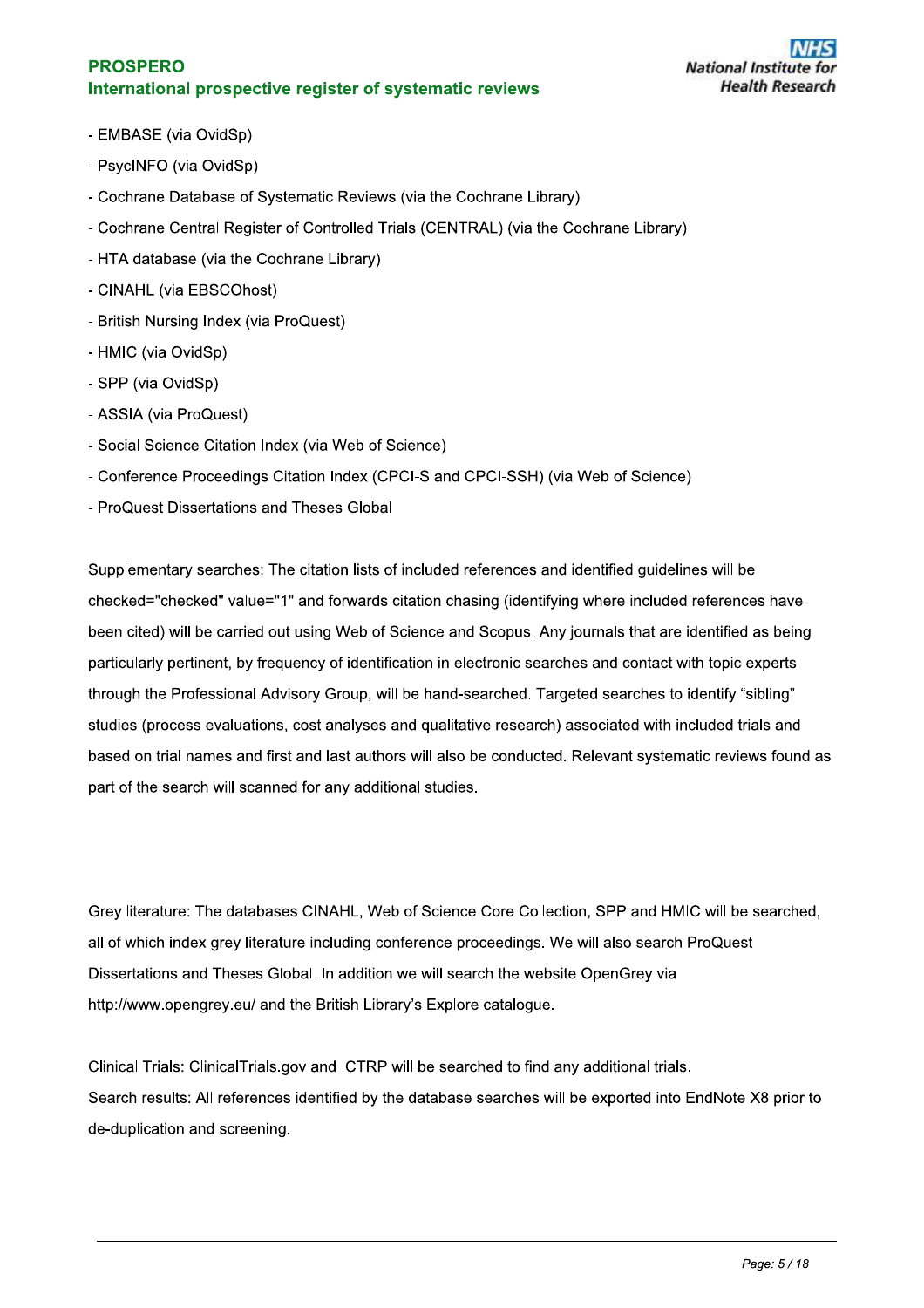Language and date restrictions: No date restrictions will be applied. Translation of non-English language qualitative papers is complex due to the risk of misinterpreting information on attitudes and experiences: therefore only papers published in English will be included.

Search write-up: The searches will be recorded using PRISMA guidelines (19). This will include the list of databases searched, recording of the date searched and the strategies used for each database. A search summary table will be produced detailing which database and method of searching found each of the included references.

## 17. URL to search strategy.

Give a link to a published pdf/word document detailing either the search strategy or an example of a search strategy for a specific database if available (including the keywords that will be used in the search strategies), or upload your search strategy. Do NOT provide links to your search results.

Alternatively, upload your search strategy to CRD in pdf format. Please note that by doing so you are consenting to the file being made publicly accessible.

Do not make this file publicly available until the review is complete

## 18. \* Condition or domain being studied.

Give a short description of the disease, condition or healthcare domain being studied. This could include health and wellbeing outcomes.

Acquisition of continence is an important milestone in child development, involving planning, recognition of sensation, requlation, control, urinating and defecating in an appropriate place and cleaning afterwards. Learning to manage continence involves maturation of developmental domains including sensory perception. cognitive and social understanding and motor planning, with wide variation in the age at which this occurs. Neciraldissabilitimides adbersvärgmonental de otges italaeratogusted tegriede and cosmatticons the affectation butted rting. impairment of the brain and or neuromuscular system creating functional limitations. Impacts may include difficulties with movement, cognition, hearing, vision, communication, emotion, and behaviour. Sensory

disturbances may impair balance, proprioception and interoception.

Children with neurodisability have a higher incidence of delayed acquisition of continence and of incontinence compared to other children. Factors that affect the ability of children with neurodisability to achieve continence include structural malformations, physiological impairments (e.g. sensation), functional limitations (e.g. movement), learning difficulties and behavioural issues. They may regress due to progressive impairment, psychological issues, development of bladder or bowel dysfunction. Incontinence affects the quality of life of the young person and that of their carers; long-term physical, psychological and financial burden can be considerable. There is also a cost for the NHS in terms of providing containment products for incontinence.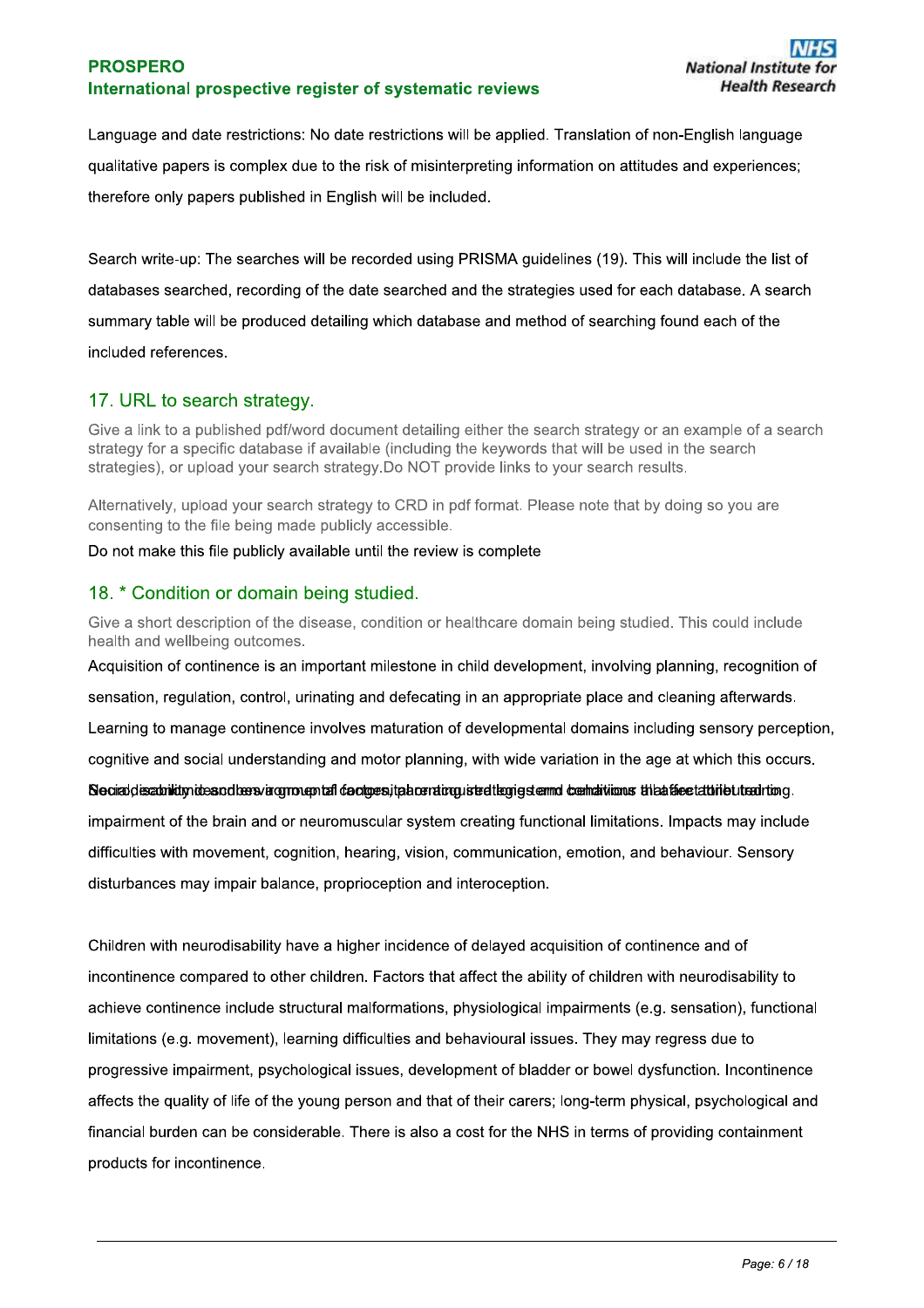Not all children have the ability to become independent, but many can improve their continence. Assessing readiness for toilet training can be difficult. A child may display or express signs of readiness, or have capability for readiness but not express it. A variety of approaches to assessment, advice and intervention are available. Toilet training strategies are complex interventions, and build on ideas proposed in the 1960s and 1970s. Interventions to improve continence may include information/support, charts to monitor/feedback, scheduled drinks and toileting; cognitive behavioural approaches, alarms, relaxation, psychotherapy, and group-based programmes. A systematic review identified limited evidence for toilet training strategies for children with physical and learning disabilities. Medication is sometimes used as part of treatment, and medications used for managing other impairments may impact on continence. Currently there is uncertainty about which ways are most effective to assess and treat continence for children with neurodisability.

## 19. \* Participants/population.

Give summary criteria for the participants or populations being studied by the review. The preferred format includes details of both inclusion and exclusion criteria.

#### Quantitative evidence

Population: Children and young people with non-progressive neurodisability aged up to 25 years, consistent with Department of Health Special Educational Needs and Disabilities policy and Children and Families Act 2014.

Qualitative evidence

Sample: We will seek research with:

- i) Children and voung people with neurodisability.
- ii) Their families and carers and
- iii) Health care professionals providing care.

## 20. \* Intervention(s), exposure(s).

Give full and clear descriptions or definitions of the nature of the interventions or the exposures to be reviewed.

Quantitative evidence

Intervention: Assessments including identification of any underlying pathology and readiness for toilet training; interventions to improve continence including structured training programmes, products and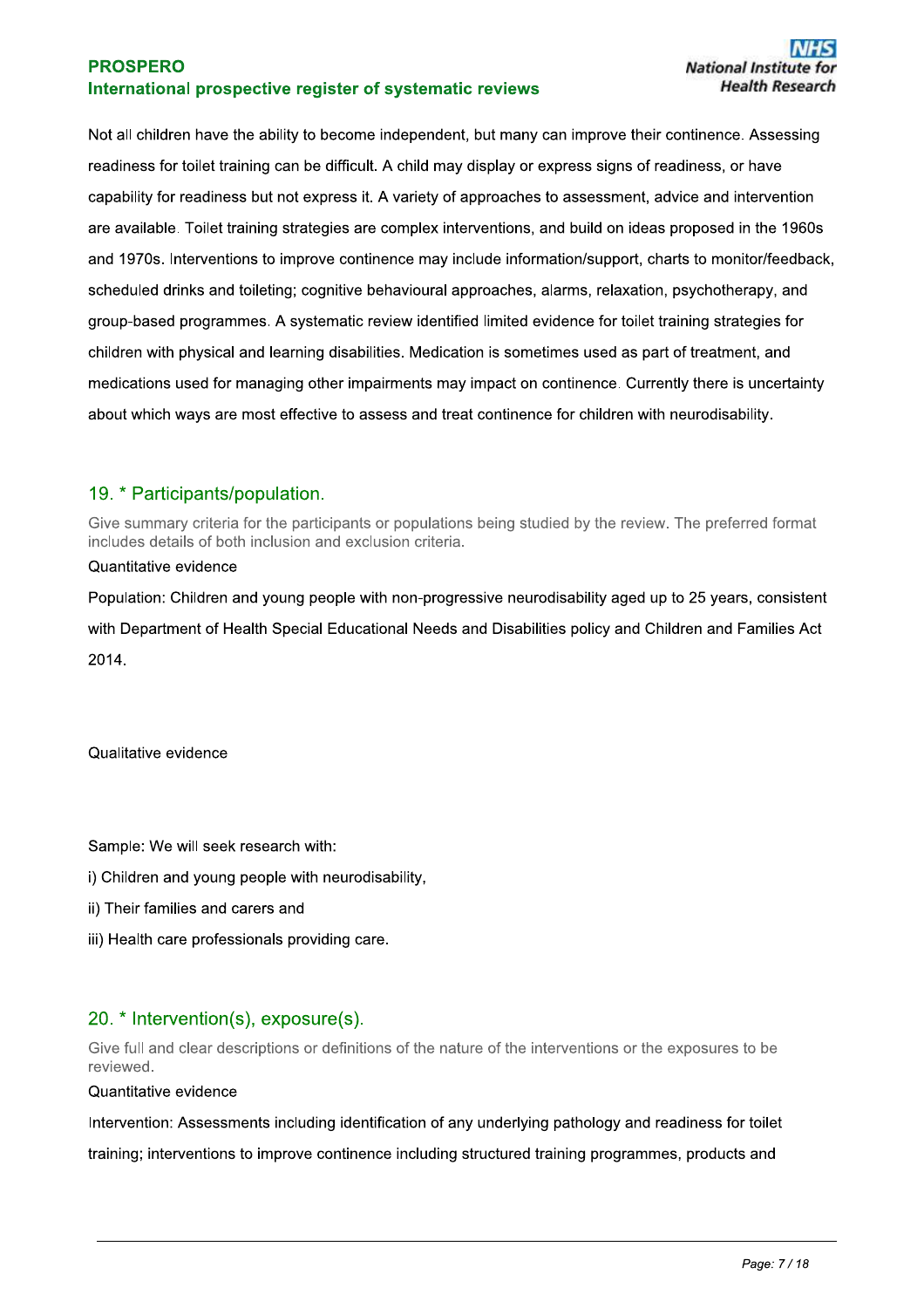assistive technology, medicines and/or surgery; or care pathways/programmes involving combinations of continence assessment/monitoring and treatment/management interventions.

Qualitative evidence

Phenomenon of Interest: The factors that may enhance, or hinder the effectiveness of interventions and / or the successful implementation of interventions for improving continence in children and young people with neurodisability.

## 21. \* Comparator(s)/control.

Where relevant, give details of the alternatives against which the main subject/topic of the review will be compared (e.g. another intervention or a non-exposed control group). The preferred format includes details of both inclusion and exclusion criteria.

#### Quantitativese Adencentrol or comparator.

#### Qualitative evidence: Not applicable.

## 22. \* Types of study to be included.

Give details of the types of study (study designs) eligible for inclusion in the review. If there are no restrictions on the types of study design eligible for inclusion, or certain study types are excluded, this should be stated. The preferred format includes details of both inclusion and exclusion criteria. Sumal vidiativen evided hose review aims to establish whether interventions are effective or not, we will aim to

include randomised controlled trials where available. However, our scoping suggests that evidence from randomised controlled trials may not be available for all the relevant interventions we have identified. We will therefore include all quantitative study designs reporting comparative data prioritising evidence from more robust study designs in the synthesis where possible. For the assessment of cost-effectiveness, we will include economic analyses and comparative cost studies of interventions meeting the inclusion criteria.

Qualitative evidence:

Design: Any recognised method of qualitative data collection and analysis, including interviews, focus groups and observational techniques. This may be stand-alone qualitative research, or reported as part of a mixed methods intervention evaluation. We will include process and outcome evaluations.

Research type: Qualitative research and process evaluations related to specific interventions aimed at improving continence in children and young people with neurodisability. We will carefully seek to identify qualitative research which is associated with the programmes included in the effectiveness review, through targeted searches for 'sibling' studies though will not be confined to these.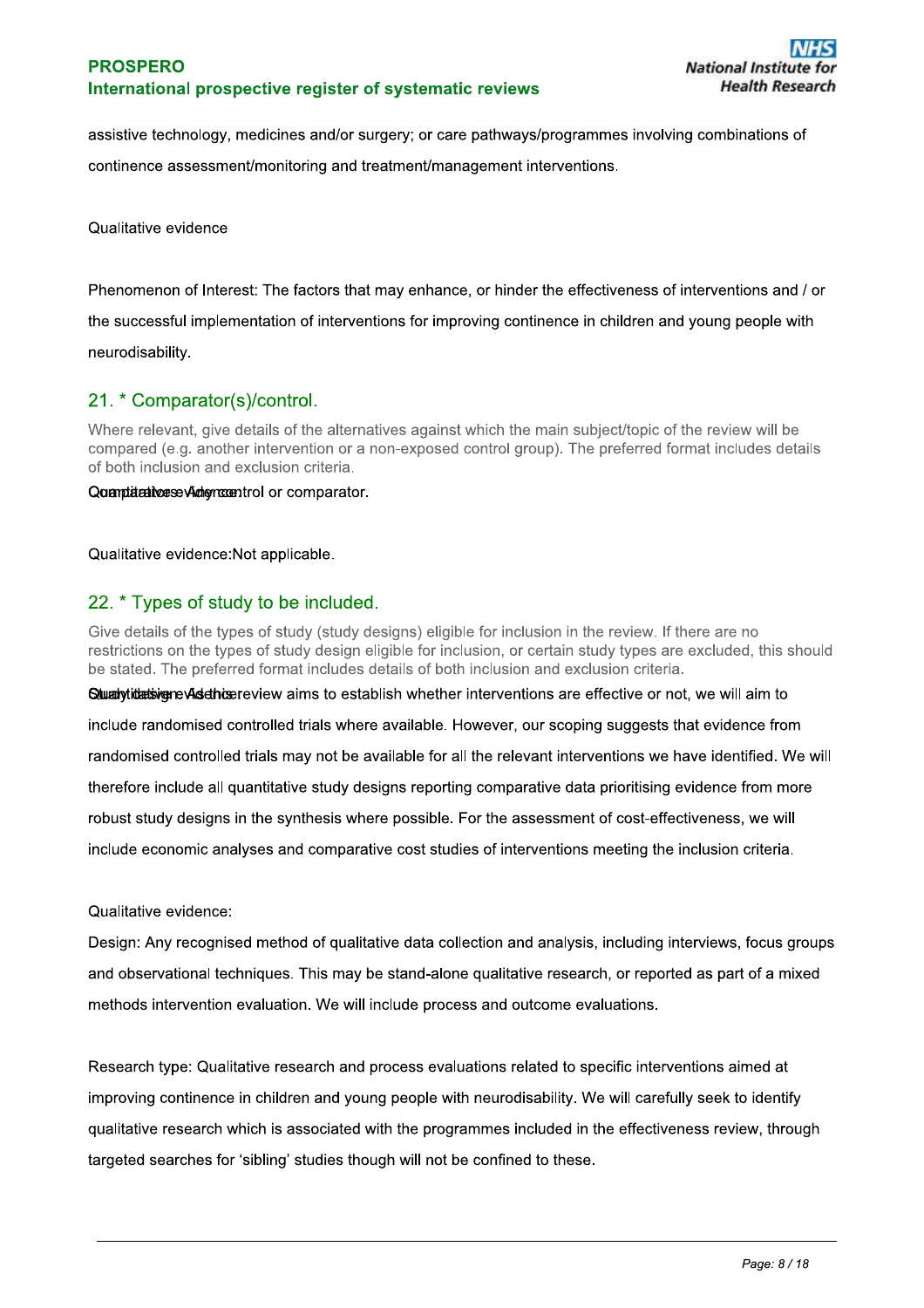## 23. Context.

Give summary details of the setting and other relevant characteristics which help define the inclusion or exclusion criteria.

#### Qualitative evidence

Location: Only studies from OECD countries will be included. Consideration will be given to the degree of

transferability of findings from non-UK settings to the NHS context.

## 24. \* Main outcome(s).

Give the pre-specified main (most important) outcomes of the review, including details of how the outcome is defined and measured and when these measurement are made, if these are part of the review inclusion criteria.

#### Quantitative evidence

Outcomes: Any outcome describing harms, benefits, and costs to children and young people or their parent carers or value-for-money for health services. Outcomes of interest will be discussed and agreed with the Professional Advisory Group and the PenCRU Family Faculty public involvement working group and are likely to include:

- Measures of urinary and/or faecal continence
- Night-time and/or daytime continence/dryness
- Health related quality of life
- Social functioning
- Treatment burden (on the child or young person)
- Carer burden (time, cost, psychological)

'Economic outcomes' will be collected from evaluation studies that report on the costs or resource implications of the included interventions and comparators.

Qualitative evidence

#### Evaluation:

i) Attitudes, experiences, perceptions and understanding of children and young people with neurodisability of receiving interventions aimed at improving continence in this group.

ii) Attitudes, experiences, perceptions and understanding of the families and carers of children and young people with neurodisability of receiving interventions aimed at improving continence in this group.

iii) Attitudes, experiences, perceptions and understanding of health care professionals involved in the care of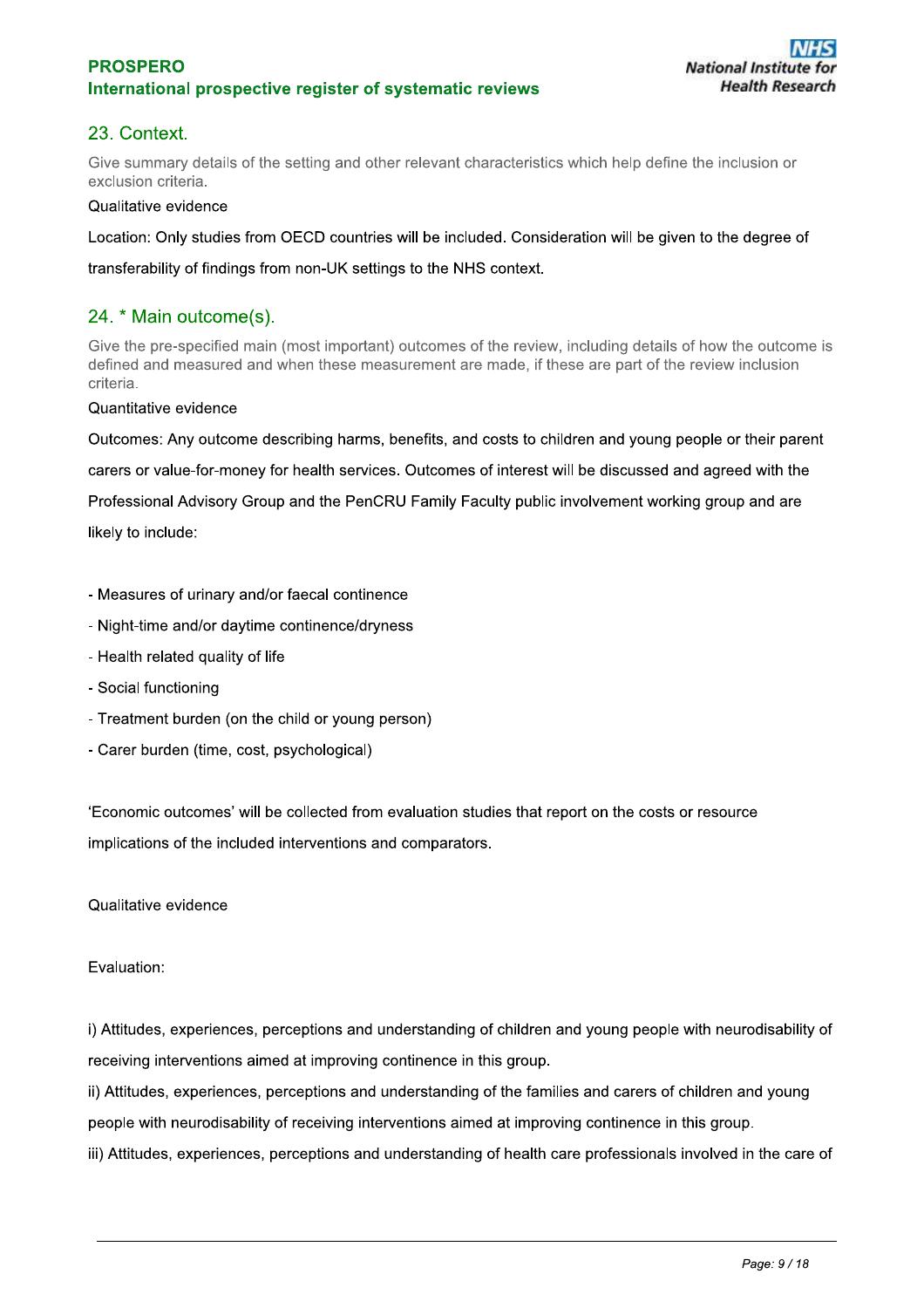children and young people with neurodisability who have delivered interventions aimed at improving

continence in this group.

Timing and effect measures None.

## 25. \* Additional outcome(s).

List the pre-specified additional outcomes of the review, with a similar level of detail to that required for main outcomes. Where there are no additional outcomes please state 'None' or 'Not applicable' as appropriate to the review

None.

Timing and effect measures

None.

## 26. \* Data extraction (selection and coding).

Give the procedure for selecting studies for the review and extracting data, including the number of researchers involved and how discrepancies will be resolved. List the data to be extracted.

#### Quantitative evidence

Study selection: Inclusion and exclusion criteria will be applied to the title and abstract of each identified citation independently by two reviewers with disagreements being settled by discussion with a third. The full text will be obtained for papers that appear to meet the criteria and those for which a decision is not possible based on the information contained within the title and abstract alone. The full text of each paper will be assessed independently for inclusion by two reviewers. A PRISMA-style flowchart will be produced to detail the study selection process and reasons for exclusion of each full-text paper will be reported. Data extraction: A standardised, piloted data extraction form will be used to collect data from each included paper. Data extraction will be performed by one reviewer and checked="checked" value="1" by a second.

with disagreements being settled through discussion with a third.

Qualitative evidence

Study selection: References obtained through the search strategies will be uploaded into reference management software (Endnote X7). Assessment for inclusion will be undertaken initially at title and/or abstract level by two researchers independently. Where the research methods used or type of initiative evaluated are not clear from the abstract, assessment will be based upon reading of the full paper. The full text of any potentially includable papers will be obtained. Any disagreement or uncertainty will be resolved through discussion with a third member of the review team.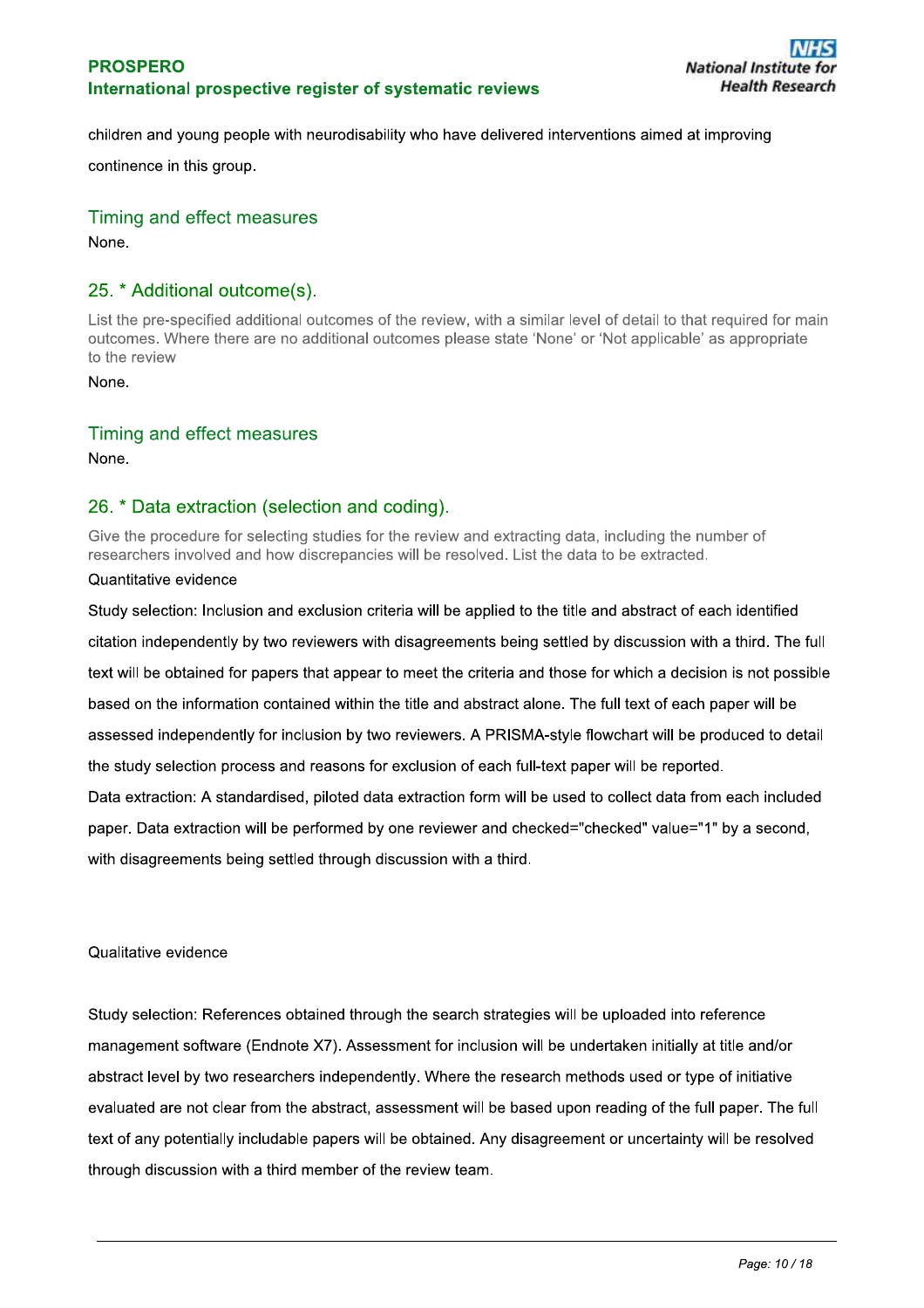Data extraction: Details of the studies' methods and findings will be extracted into a pre-designed and piloted data extraction form. The extraction of data will be conducted by two reviewers independently, and reconciled by discussion. Involvement of more than one reviewer in the extraction of qualitative research allows for alternative readings of the findings to be explored. To facilitate analysis and synthesis, included papers will be uploaded into NVIVO for coding.

## 27. \* Risk of bias (quality) assessment.

State whether and how risk of bias will be assessed (including the number of researchers involved and how discrepancies will be resolved), how the quality of individual studies will be assessed, and whether and how this will influence the planned synthesis.

#### Quantitative evidence

Quality assessment: We will use the EPHPP tool to critically appraise all included papers that assess the effectiveness of interventions as this allows critical appraisal of different quantitative study designs according to the same metric. Cost-effectiveness papers (economic evaluations) will be critically assessed using the CHEC checklist. Quality assessment will be performed independently by two reviewers, with recourse to a third in case of disagreement. Where insufficient detail is provided in the published paper to adequately assess the risk of bias, authors will be contacted and asked to provide additional information.

#### Qualitative evidence

Quality appraisal: We will use the Wallace checklist for quality assessment. The checklist will be supplemented by critical reading of each study. The quality of studies will be independently quality assessed by two reviewers. Any disagreement will be resolved by consensus and if necessary a third reviewer will be consulted. We also anticipate, however, that the value of each study will be judged through its contribution to the synthesis.

## 28. \* Strategy for data synthesis.

Give the planned general approach to synthesis, e.g. whether aggregate or individual participant data will be used and whether a quantitative or narrative (descriptive) synthesis is planned. It is acceptable to state that a quantitative synthesis will be used if the included studies are sufficiently homogenous.

#### Quantitative evidence

Data synthesis: Data will be tabulated and discussed narratively in the first instance. Data tables for the effectiveness studies will include details of the intervention type and content, the setting and the provider, sample characteristics of the included population and the type of outcomes measured. Studies will be grouped by comparator, by intervention and/or by co-morbidity if appropriate.

The methods and findings from included economic evaluations will be summarised in a tabular format, noting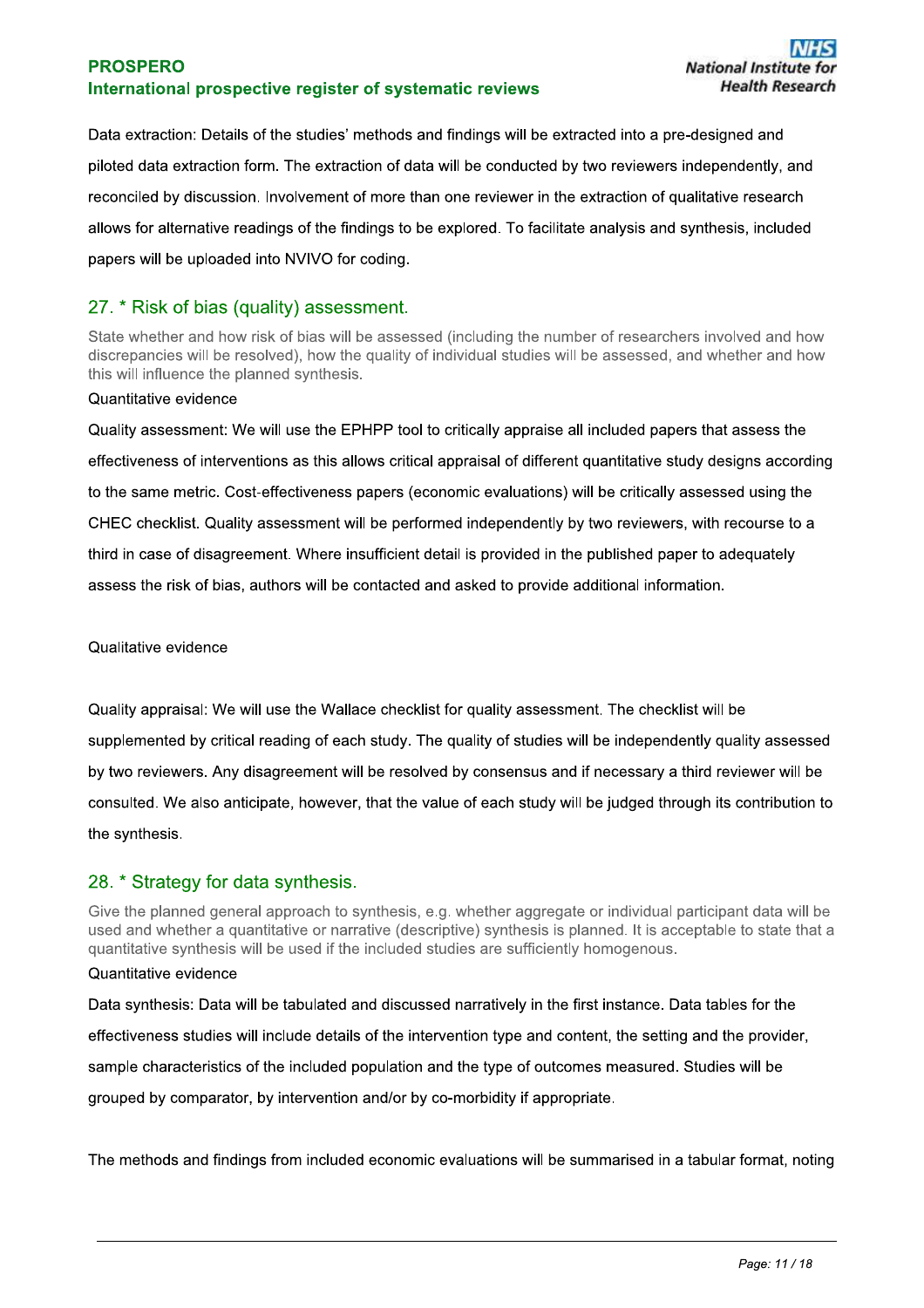the type of evaluation carried out, the setting and perspective. Details of the sources of data and structural approaches of any decision analytic models used to synthesise data for the economic evaluations will be noted. Findings will be synthesised in a narrative review (i.e. we will not quantitatively synthesise summary measures of inputs to economic evaluation) which will pay particular regard to issues relating to generalisability of findings to the UK.

If data allow, meta-analysis will be used to estimate summary measures of effect on relevant outcomes, based on data from intention to treat analyses in contributing studies. Further, if data allow, we will explore the impact of study quality factors (e.g. control for potential confounding factors) using meta-regression and will explore sub-group analyses by common intervention and delivery components. If meta-analysis is conducted it will be carried out using random effects models, using Review Manager and STATA software. Heterogeneity will be explored through consideration of the study populations, methods and interventions by visualisation of results and, in statistical terms, by the ?<sup>2</sup> test for heterogeneity and I<sup>2</sup> statistic and, where possible, using meta-regression.

#### Qualitative evidence

Synthesis: Precise methods of synthesis will be determined in response to the nature of the findings in identified studies. Preliminary analysis will involve reading and re-reading the findings of included papers, in order to consolidate understandings of the themes and concepts and their relations within and between studies. A structured summary for each paper will be produced which will aid discussion of the emerging synthesis amongst the review team. Key findings, quotes and concepts will be coded in NVIVO to aid analysis. We will initially code deductively, using our logic model to guide synthesis. However we will also be open to new ideas and concepts and will code inductively to accommodate these.

Assuming sufficient conceptual data are available, we will undertake a meta-ethnography. The aim of metaethnography is to identify where similar themes and concepts from different papers refer to the same concepts (congruent synthesis) or identify opposing findings (refutational synthesis); this process is referred to as 'translation'. Study concepts may also be linked to create a 'line of argument', developing ideas across more than one study. The context of the findings will also be considered in relation to the methods used to collect them and any theories that either drive the research or are produced by it. Such elements may help to explain similarities and differences between study reports. This may be particularly useful in identifying where experiences are generic, and where they are condition specific.

If findings are more descriptive, we will conduct a thematic synthesis. Where the evidence base consists of a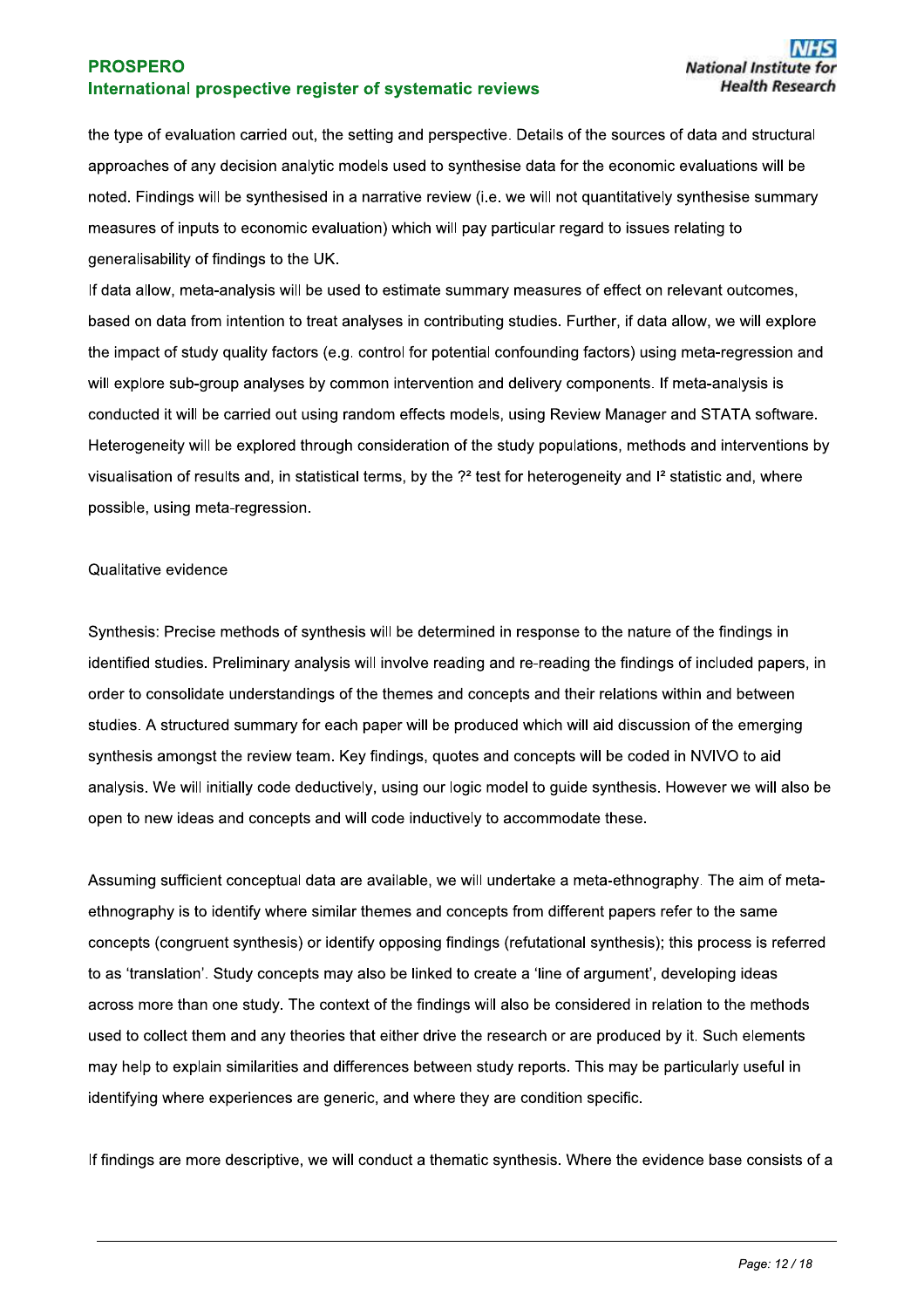mixture of more and less conceptual analyses, it may be necessary to thematically analyse the more descriptive papers first, before incorporating these into a meta-ethnography. This approach has been successfully used by members of the team in a previous, complex qualitative synthesis. In this previous review, we found that initial synthesis of similar viewpoints (for example, children and young people; parents) was helpful, prior to juxtaposing these experiences and perceptions in an overarching synthesis. We plan to take a similar approach here. Ongoing discussions within the broader team and consultation with our Professional Advisory Group and Family Faculty public involvement working group will ensure that we develop a coherent picture of the body of relevant research.

#### Overarching synthesis

In order to bring together the findings of the strands of the review, we will seek to understand differences in the effectiveness findings in terms of the findings of the qualitative evidence review. This process, used by the team in two recent projects, will allow us to map out the conjectured links between the interventions and anticipated outcomes, heterogeneity in the findings, gaps in the evidence and factors that seem to enhance or limit intervention success. In our previous complex reviews use of diagrammatical representation of the study findings has proved invaluable as a communication aid and in facilitating discussion between stakeholders from differing perspectives. We will produce a complete and transparent report of the systematic review with reference to the Preferred Reporting Items for Systematic Reviews and Meta-Analyses (PRISMA) checklist.

## 29. \* Analysis of subgroups or subsets.

Give details of any plans for the separate presentation, exploration or analysis of different types of participants (e.g. by age, disease status, ethnicity, socioeconomic status, presence or absence or comorbidities); different types of intervention (e.g. drug dose, presence or absence of particular components of intervention); different settings (e.g. country, acute or primary care sector, professional or family care); or different types of study (e.g. randomised or non-randomised).

#### None.

## 30. \* Type and method of review.

Select the type of review and the review method from the lists below. Select the health area(s) of interest for vour review.

## Type of review

Cost effectiveness Yes Diagnostic  $No$ Epidemiologic **No** Individual patient data (IPD) meta-analysis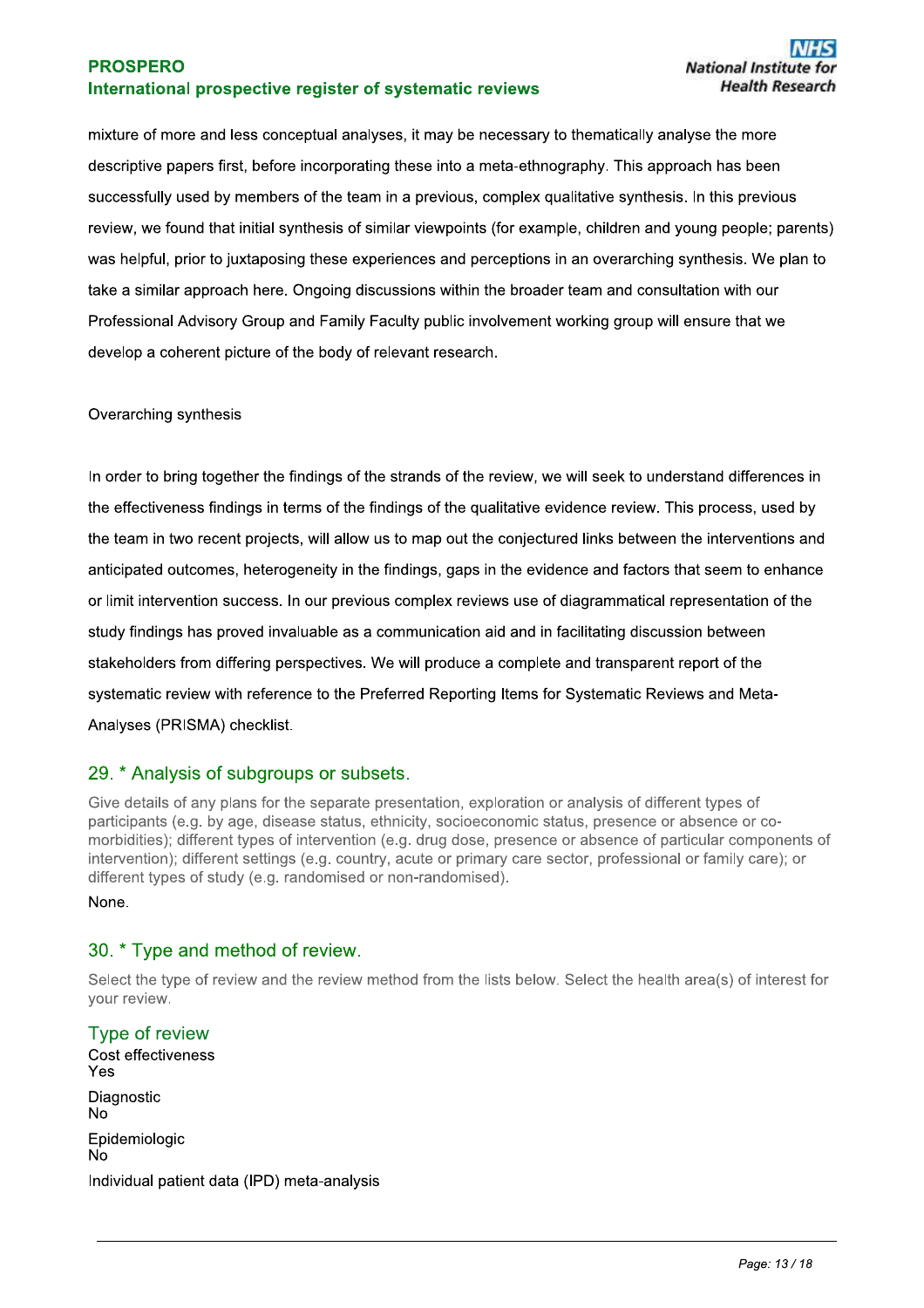**No** Intervention **No** Meta-analysis Yes Methodology **No** Narrative synthesis **No** Network meta-analysis **No** Pre-clinical **No** Prevention **No** Prognostic No Prospective meta-analysis (PMA) **No** Review of reviews No Service delivery **No** Synthesis of qualitative studies **No** Systematic review  $Yes$ Other **No** 

## Health area of the review

Alcohol/substance misuse/abuse  $No$ Blood and immune system **No** Cancer **No** Cardiovascular **No** Care of the elderly No Child health Yes Complementary therapies  $No$ Crime and justice **No** Dental **No** Digestive system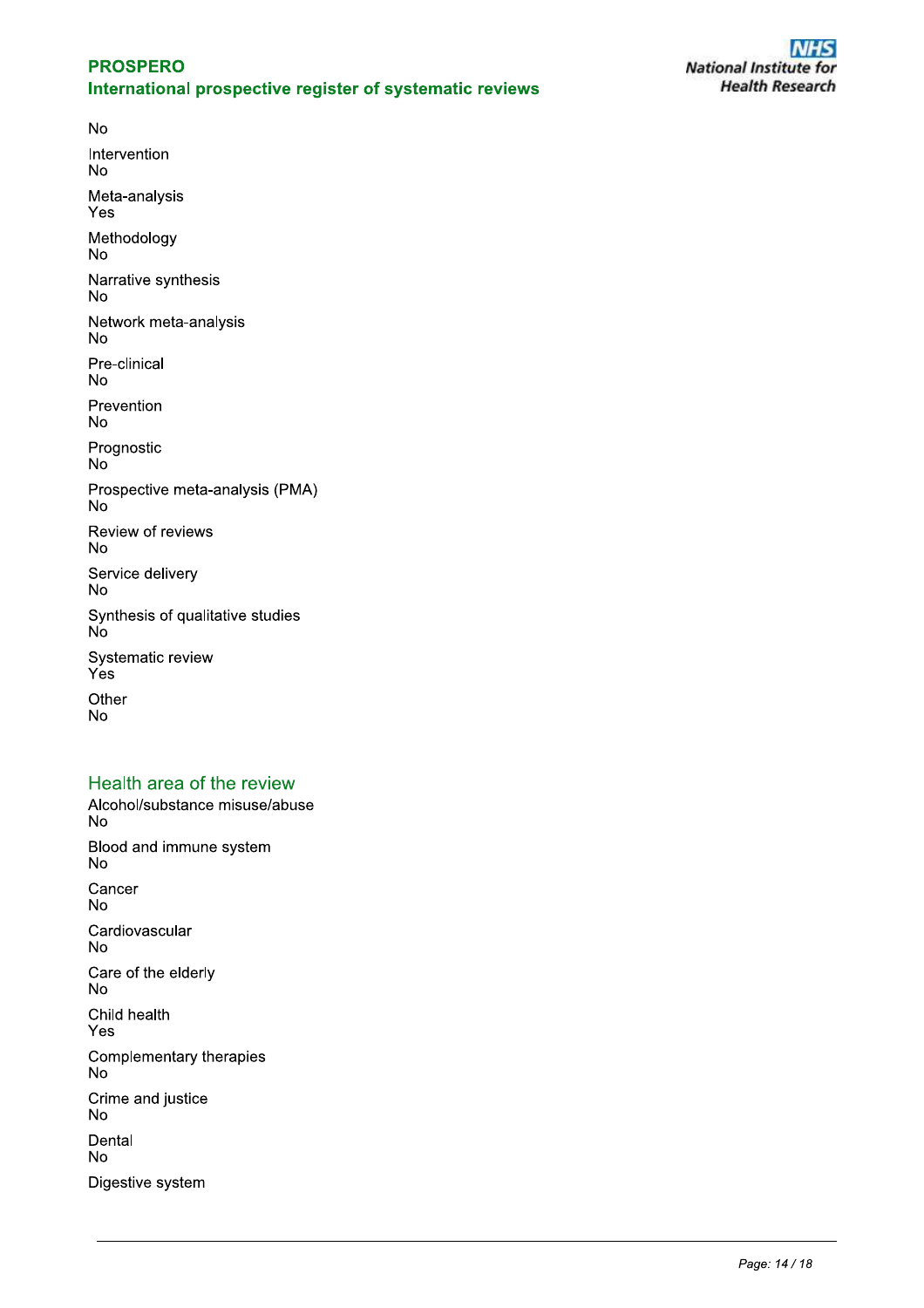**No** Ear, nose and throat **No** Education **No** Endocrine and metabolic disorders **No** Eye disorders No. **General interest No** Genetics **No** Health inequalities/health equity **No** Infections and infestations **No** International development **No** Mental health and behavioural conditions **No** Musculoskeletal **No** Neurological **No** Nursing **No** Obstetrics and gynaecology **No** Oral health **No** Palliative care **No** Perioperative care **No** Physiotherapy No<sup>-</sup> Pregnancy and childbirth  $No$ Public health (including social determinants of health) **No** Rehabilitation **No** Respiratory disorders **No** Service delivery **No** Skin disorders **No** Social care **No**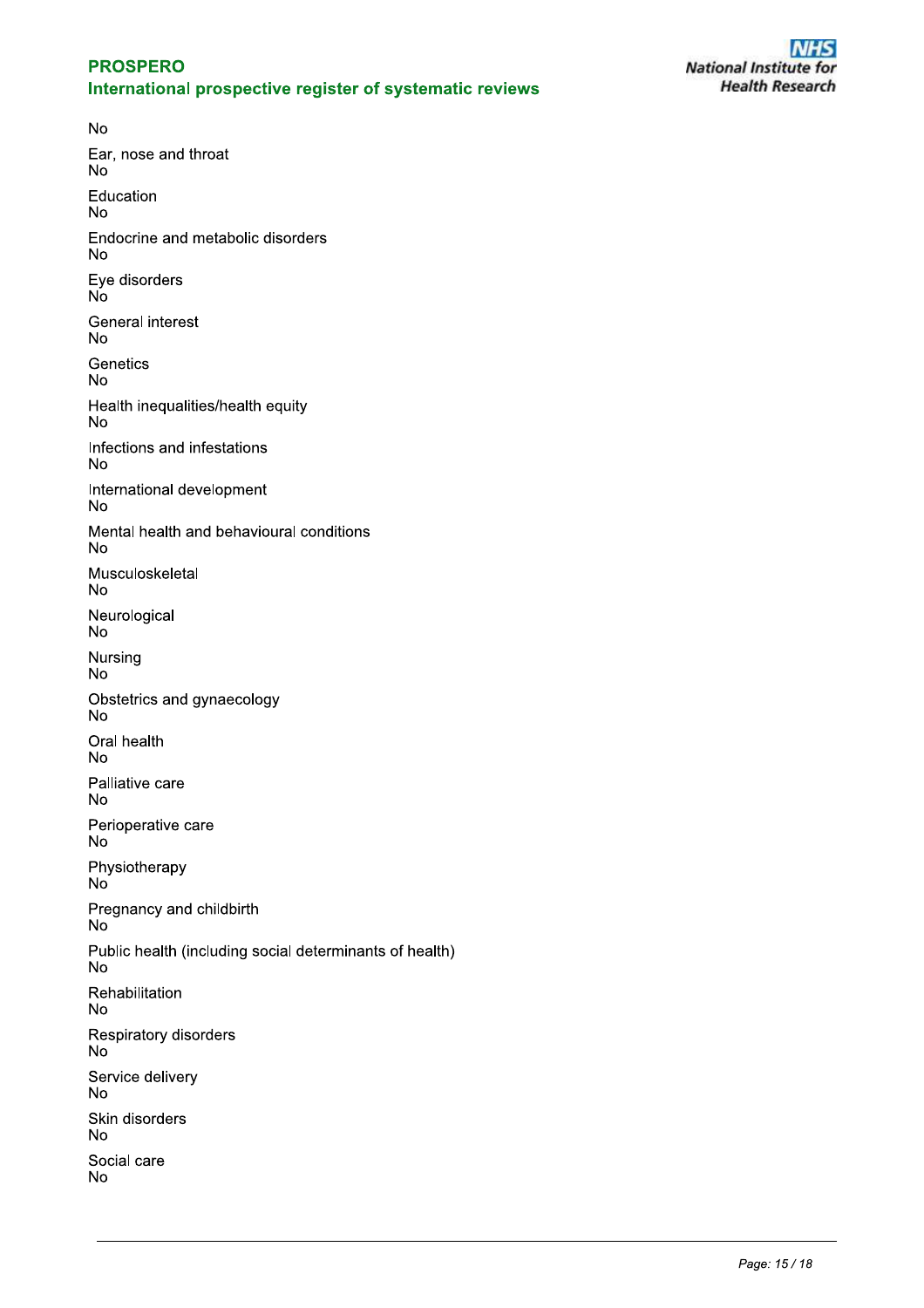Surgery **No Tropical Medicine No** Urological **No** Wounds, injuries and accidents No Violence and abuse  $No$ 

## 31. Language.

Select each language individually to add it to the list below, use the bin icon to remove any added in error. English

#### There is an English language summary.

## 32. Country.

Select the country in which the review is being carried out from the drop down list. For multi-national collaborations select all the countries involved.

#### England

## 33. Other registration details.

Give the name of any organisation where the systematic review title or protocol is registered (such as with The Campbell Collaboration, or The Joanna Briggs Institute) together with any unique identification number assigned. (N.B. Registration details for Cochrane protocols will be automatically entered). If extracted data will be stored and made available through a repository such as the Systematic Review Data Repository (SRDR), details and a link should be included here. If none, leave blank.

## 34. Reference and/or URL for published protocol.

Give the citation and link for the published protocol, if there is one

Give the link to the published protocol.

Alternatively, upload your published protocol to CRD in pdf format. Please note that by doing so you are consenting to the file being made publicly accessible.

#### Yes I give permission for this file to be made publicly available

Please note that the information required in the PROSPERO registration form must be completed in full even if access to a protocol is given.

## 35. Dissemination plans.

Give brief details of plans for communicating essential messages from the review to the appropriate audiences.

This review forms part of a larger project. Outputs from the project will be a description of NHS approaches

to the assessment and treatment of continence in children with neurodisability, and a synthesis of published

evidence for assessment and interventions to improve their continence, and recommendations for research

and practice. Thus the findings will substantially inform decisions about the direction and feasibility of further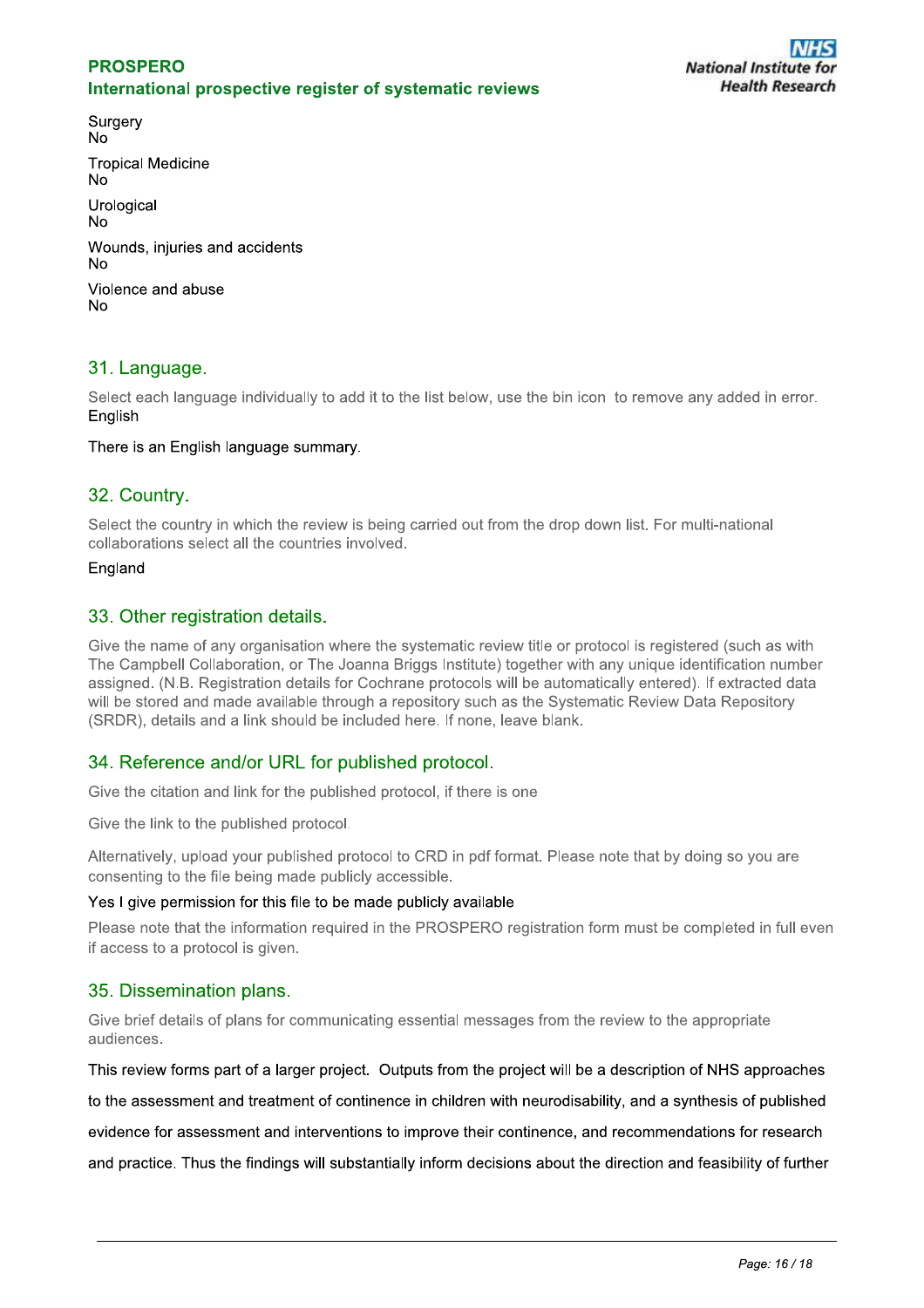evaluative research to appraise interventions in this area. In the process of conducting the study we will bring awareness to this sometimes neglected topic, and highlight its importance and the impact it has on families and health services.

Our dissemination strategy aims to reach all those involved in the clinical care of children with neurodisability, families with disabled children, relevant third sector organisations and charities, academics and NHS commissioners. We aim to raise awareness of the study from the early stages and share our findings expediently. We will work with our Professional Advisory Group and Family Faculty public involvement working group to identify the key messages, key audiences for those messages and how we plan to reach them. We will also work with them to guide our choice of approach and dissemination product for specific organisations/audiences and to ensure that popular internet information sources and social media are included.

We propose a dedicated dissemination event to announce our findings to which we will invite participants from the survey and other stakeholders. This event will be supplemented by:

- Websites and online media – members of our team are affiliated with various organisations that use websites to disseminate information and are perceived as reliable sources, e.g. Paediatric Continence Forum, PenCLAHRC, PenCRU, University of Exeter Medical School and others.

- Plain language summaries – We will co-create a series of tailored plain language summaries with members of our Family Faculty public involvement working group and Professional Advisory Group. We will offer to share the summaries to relevant organisations where we anticipate that they will form the basis of contributions to newsletters or websites. We will also seek to use them as a basis for creative communication products.

- Open access peer reviewed academic papers – We will seek to publish the findings in higher impact clinical journals focusing on health services, childhood disability or urology where most appropriate to the aspects of the study being reported. We will also seek opportunities for items in more discipline-specific publications such as for allied health professions.

- Conference presentations. We will offer presentations of our findings to academic meetings and any publicfacing conferences including the British Academy of Childhood Disability, European Academy of Childhood Disability.

- We will target our findings through CLAHRC networks and with partner NHS organisations and the South West Academic Health Science Network (AHSN) to reach clinicians and service commissioners; also professional societies and special interest groups. We will use our links with charities to reach public and other audiences such as Bladder and Bowel UK, Cerebra, Council for Disabled Children, Contact, National Network of Parent Carer Forums, Include Me TOO and condition-specific charities.